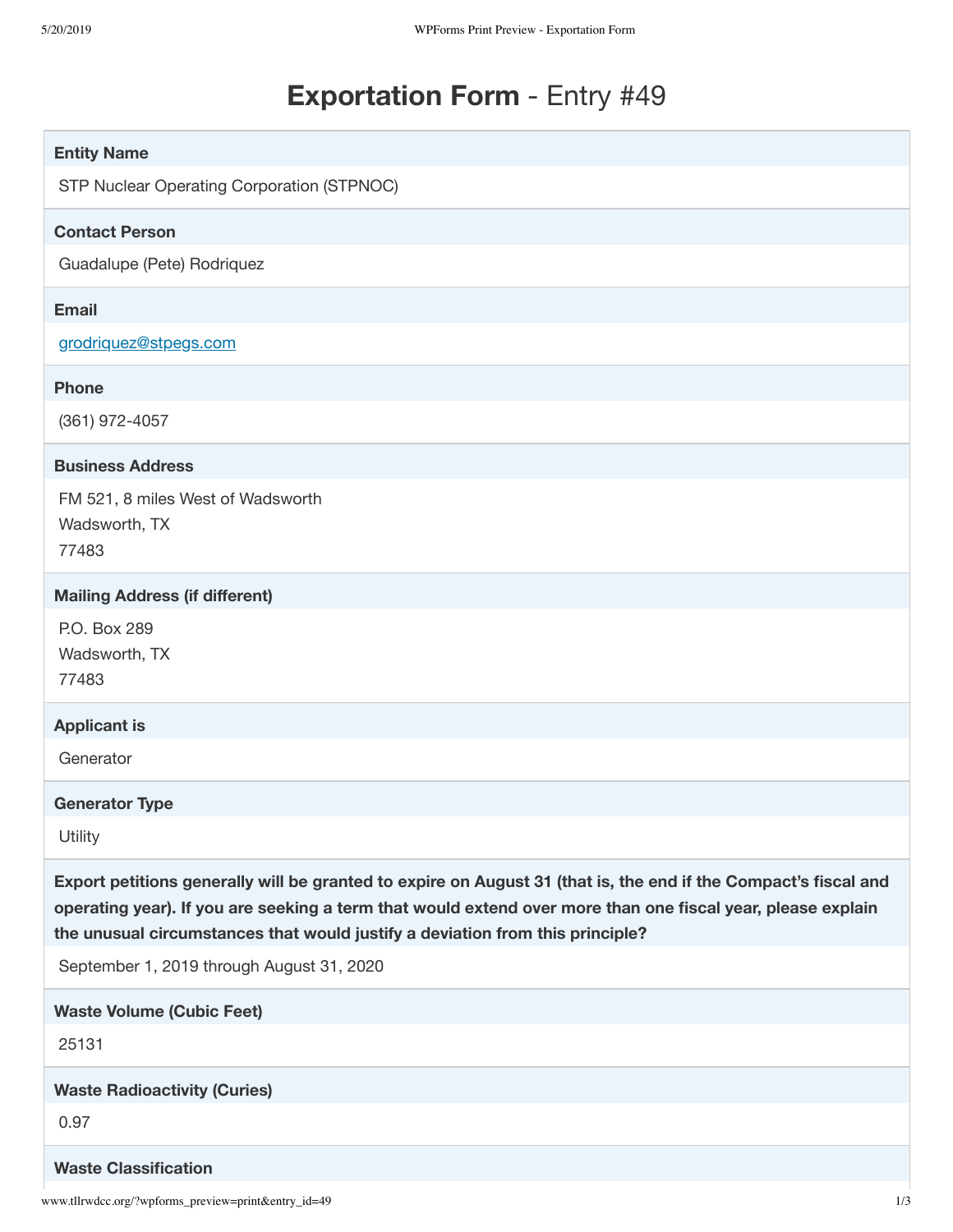Class A

## **If Class B and/or Class C is indicated, please provide explanation for cause to export.**

N/A

#### **Name and Location of Proposed Treatment and /or Disposal Facility**

EnergySolutions Bear Creek Facility / EnergySolutions Clive Utah Burial Site

## **Approximate Date of Proposed Exportation (if known)**

Periodically during Petition term.

## **Waste Description**

Low Level Class A, Bulk Dry Active Waste

#### **Justification for Exportation**

At the present time, substantial onsite process changes and regulatory approvals would be required to send this waste to the WCS facility. In addition to the need for increased manpower and training of personnel, the physical plant lay-out and STPNOC Radiation Protection program do not readily support the sorting and processing that would be required to ensure adherence to WCS ALARA and Waste Acceptance Criteria.

Please note that STPNOC is pursuing the required regulatory approvals necessary to utilize the disposal options offered by the WCS Andrews County Facility.

**Does Applicant have any unresolved violation(s), complaint(s), unpaid fee(s), or past due report(s) with the Texas Low-Level Radioactive Waste Disposal Compact Committee?**

No.

**Does Applicant have any unresolved violation(s), complaint(s), unpaid fee(s), or past due reports associated with radioactive waste receipt, storage, handling, management, processing, or transportation pending with any other regulatory agency with jurisdiction to regulate radioactive material including, without limitation, the Texas Commission on Environmental Quality (TCEQ)?**

No.

#### **Applicant hereby certifies\* the following:**

The information provided herein is complete, accurate, and correct.

The low-level radioactive waste for which this Export Petition is submitted will be packaged and shipped in accordance with applicable state and federal regulations and is acceptable for disposal at the proposed disposal facility.

#### **Name**

Guadalupe (Pete) Rodriquez

#### **Title**

Radioactive Material Control Supervisor